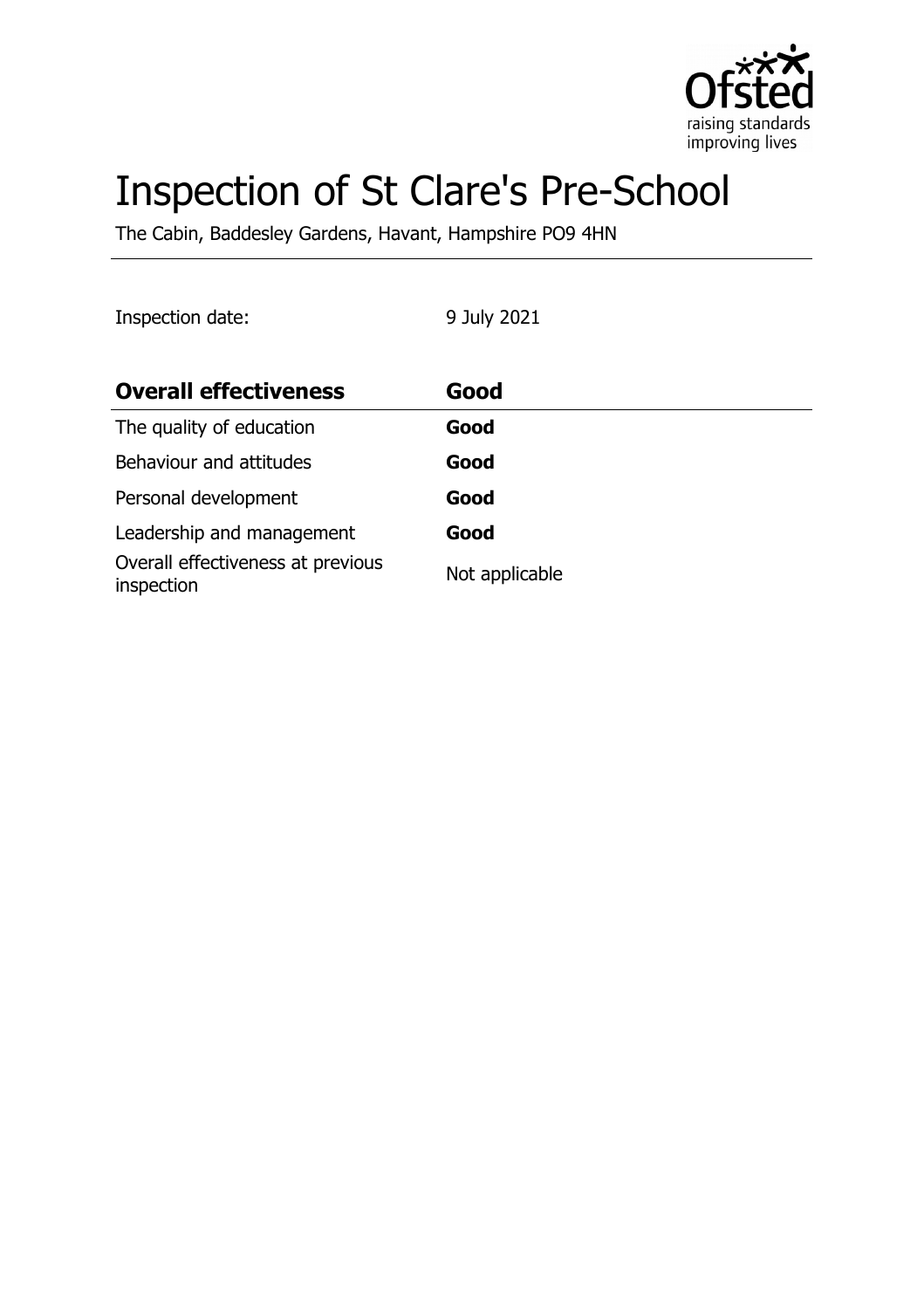

# **What is it like to attend this early years setting?**

### **The provision is good**

Children thoroughly enjoy their time at the nurturing and inclusive pre-school. They arrive in the morning with big smiles, leave their parents confidently outside the setting and greet their friends excitedly. Children explore the stimulating environment eagerly and demonstrate how safe and secure they feel. They develop very close bonds with the caring staff and show a strong sense of belonging.

Children particularly enjoy singing and confidently remember the words and actions they have learned. During the inspection, they excitedly practised their special songs for an upcoming graduation celebration, joining in enthusiastically. Children take pride in their achievements and enjoy warm praise from staff. For example, they clapped loudly after each song and cheered together.

Children engage busily in the wide range of planned activities and experiences provided. They respond well to staff's high expectations for their learning. Older children answer questions confidently and enjoy managing tasks, for example clearing away their snack and washing their hands independently. They develop good early literacy skills and begin to give meaning to the marks they make, ready for early writing. Younger children enjoy physical play and develop their understanding of colours, such as when lining up coloured rings. They are eager to play, explore and try new things.

## **What does the early years setting do well and what does it need to do better?**

- Managers and staff provide a fully inclusive setting and welcome children of all abilities and backgrounds. They offer strong support for children with special educational needs and/or disabilities and those who receive additional funding. For example, when needed, staff access support from local inclusion services quickly and follow the guidance of outside professionals closely. All children progress well in their learning, regardless of their individual circumstances.
- $\blacksquare$  Managers are dedicated to treating each child as an individual and closing any gaps in learning. The curriculum currently has a high level of focus on children's language development, confidence and self-esteem. Staff work closely with speech and language therapists to share expertise and provide excellent support for children with speech delay. This is a particular strength of the pre-school.
- Staff are strong and positive role models for children and give clear, consistent messages about their expectations. Children behave well and listen carefully to what staff say. They are kind, thoughtful and make positive early friendships. For example, they happily include others in their role play, saying 'You can be daddy and I'll be mummy'. Younger children enjoy cuddles with staff for reassurance and learn to share with gentle encouragement.
- Staff assess children's development closely and plan well for their learning. They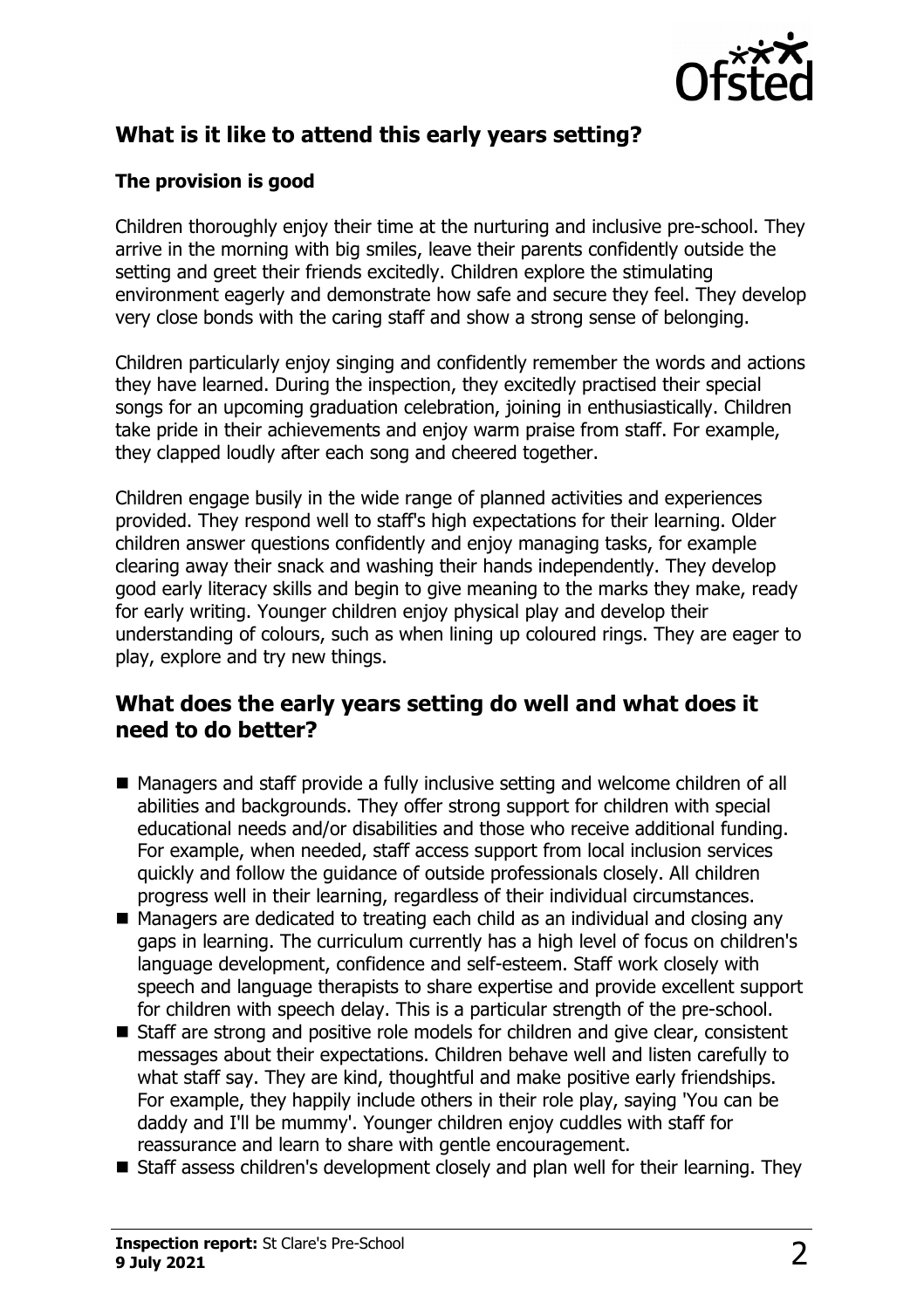

successfully pair children's next steps in learning with their interests to help children engage. For example, children enjoy exploring musical instruments and learn to copy and tap out simple rhythms, tapping faster and slower. However, staff do not always adapt their teaching to fully support children's different ages and abilities. For instance, when older and younger children play together, staff sometimes do not give younger children the individual support they need. On these rare occasions, younger children are not supported to engage fully in their learning.

- $\blacksquare$  Children benefit from plenty of outdoor play in the stimulating and challenging garden. They are very physically active and show strong balance and coordination as they climb and ride bicycles. Staff read to children well and children enjoy joining in with stories. Children excitedly discuss what might happen next and remember key events. They share their ideas, knowledge and views confidently and feel completely free to express themselves.
- $\blacksquare$  Managers lead their enthusiastic and well-qualified staff team well. There are plenty of opportunities to discuss the children's development, well-being and staff roles during individual and team meetings. Together they access training and make improvements to their knowledge. For example, the whole team recently completed training to help identify and support children with autism spectrum disorder.
- $\blacksquare$  Managers have identified some key areas for further development, such as strengthening support for the youngest children. Although there are good systems in place to support staff, improvements have not been fully embedded in this area to achieve a consistently higher level of practice.

## **Safeguarding**

The arrangements for safeguarding are effective.

Safeguarding is given high priority at the pre-school. Managers and staff attend regular safeguarding training and work well as a team to keep children safe. They confidently know how to recognise the signs that a child's welfare may be at risk, including from wider safeguarding issues, such as extremism. Managers and staff confidently know how to report and escalate any such concerns if needed. Staff's suitability to work with children is checked vigilantly and recruitment is thorough. Managers build strong links with local agencies and, when needed, work closely with professionals to monitor and support children's safety.

## **What does the setting need to do to improve?**

#### **To further improve the quality of the early years provision, the provider should:**

- $\blacksquare$  continue to embed the support in place for staff to help raise the good quality of their practice even higher
- $\blacksquare$  adapt teaching when supporting children of mixed ages to support their different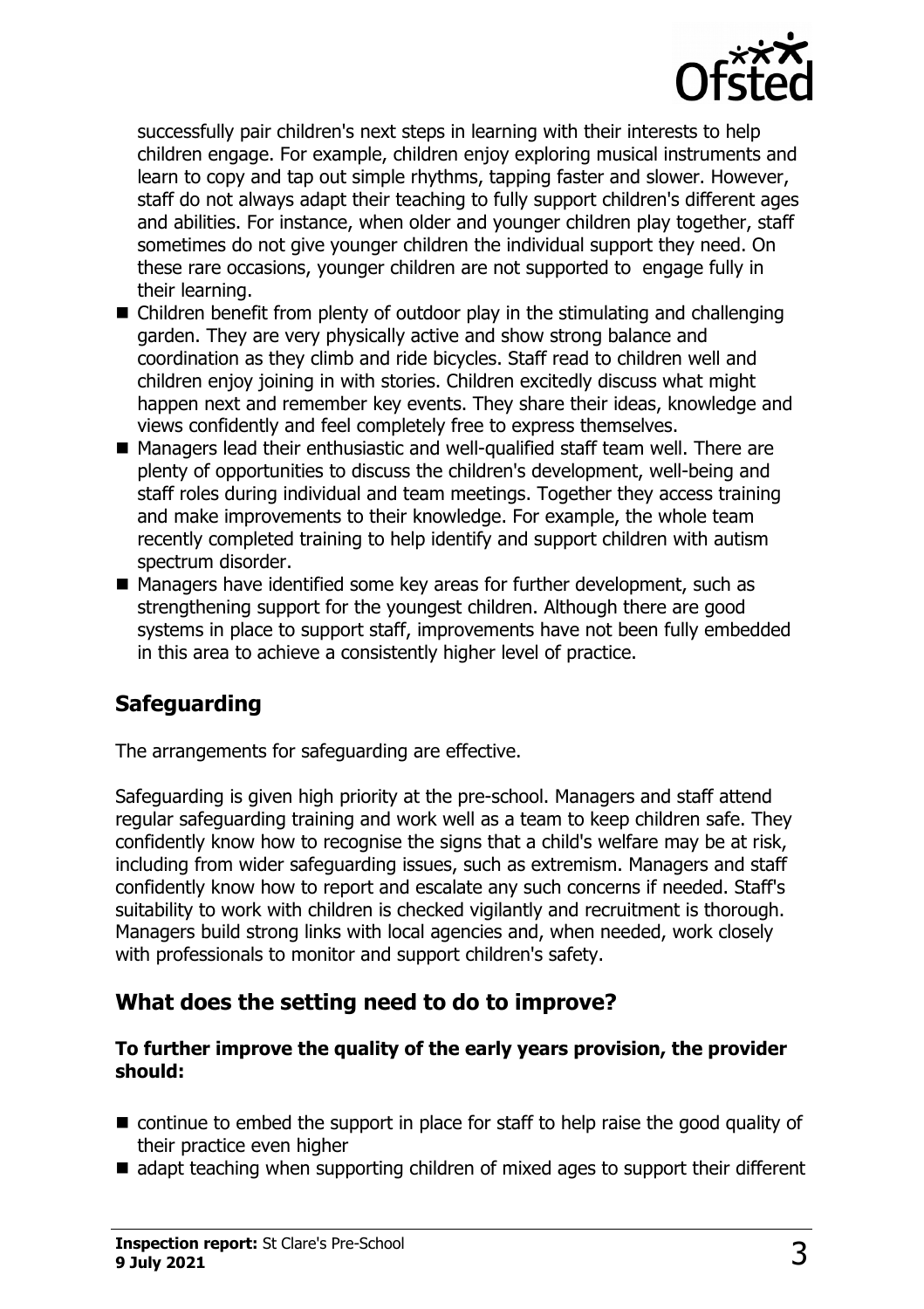

abilities more effectively.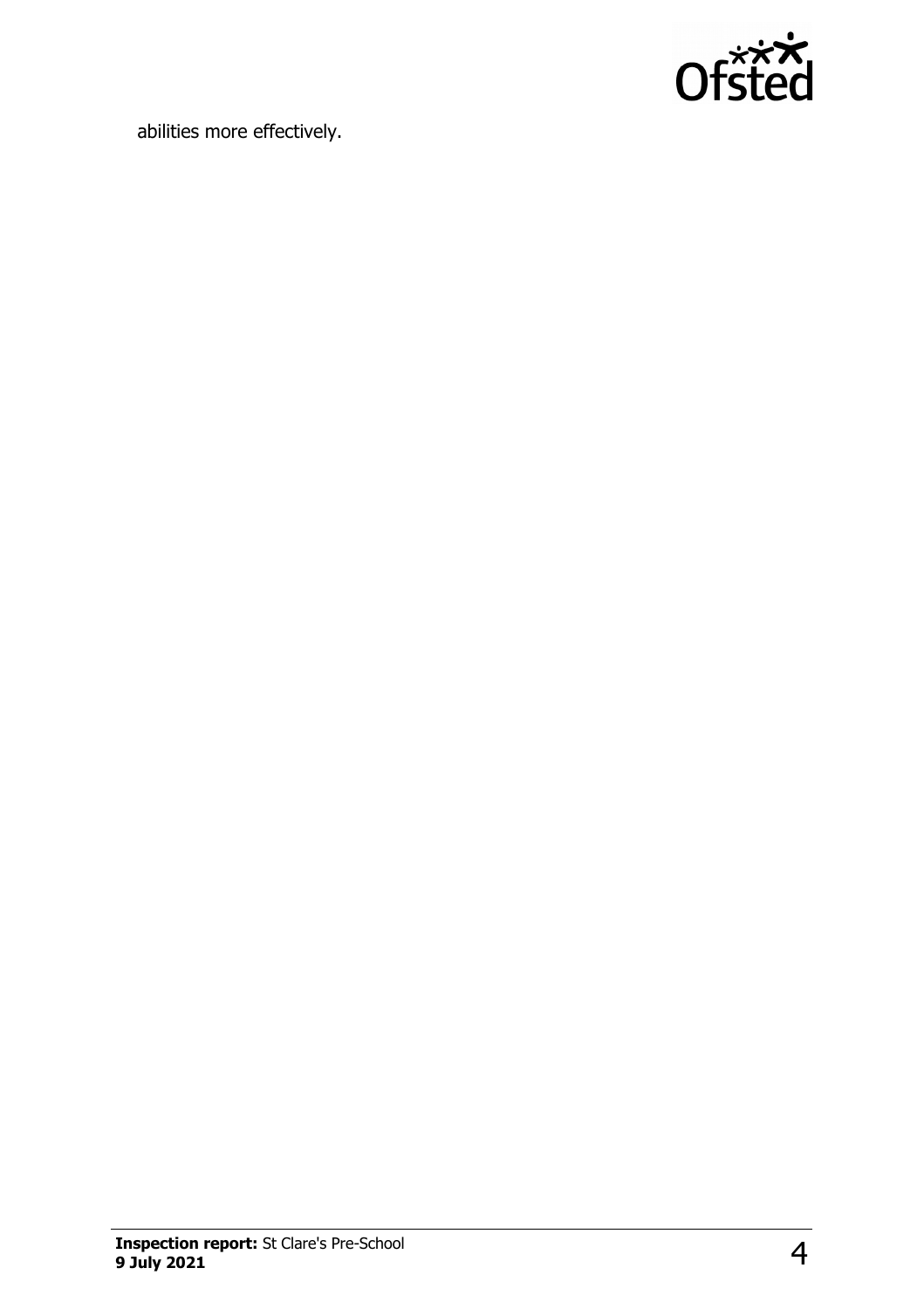

| <b>Setting details</b>                         |                                                                                      |
|------------------------------------------------|--------------------------------------------------------------------------------------|
| Unique reference number                        | EY556385                                                                             |
| <b>Local authority</b>                         | Hampshire                                                                            |
| <b>Inspection number</b>                       | 10174599                                                                             |
| <b>Type of provision</b>                       | Childcare on non-domestic premises                                                   |
| <b>Registers</b>                               | Early Years Register, Compulsory Childcare<br>Register, Voluntary Childcare Register |
| Day care type                                  | Full day care                                                                        |
| Age range of children at time of<br>inspection | 2 to $4$                                                                             |
| <b>Total number of places</b>                  | 30                                                                                   |
| Number of children on roll                     | 41                                                                                   |
| Name of registered person                      | <b>St Clare's Pre-School</b>                                                         |
| Registered person unique<br>reference number   | RP532011                                                                             |
| <b>Telephone number</b>                        | 02392451000                                                                          |
| Date of previous inspection                    | Not applicable                                                                       |

## **Information about this early years setting**

St Clare's Pre-School registered in 2018. It operates in Havant, Hampshire. The pre-school is open each weekday from 8am to 4pm, during term time. There are eight members of staff, all of whom hold appropriate early years qualifications between level 3 and level 6. The pre-school receives funding to provide free early education for children aged two, three and four years.

## **Information about this inspection**

#### **Inspector**

Ben Parsons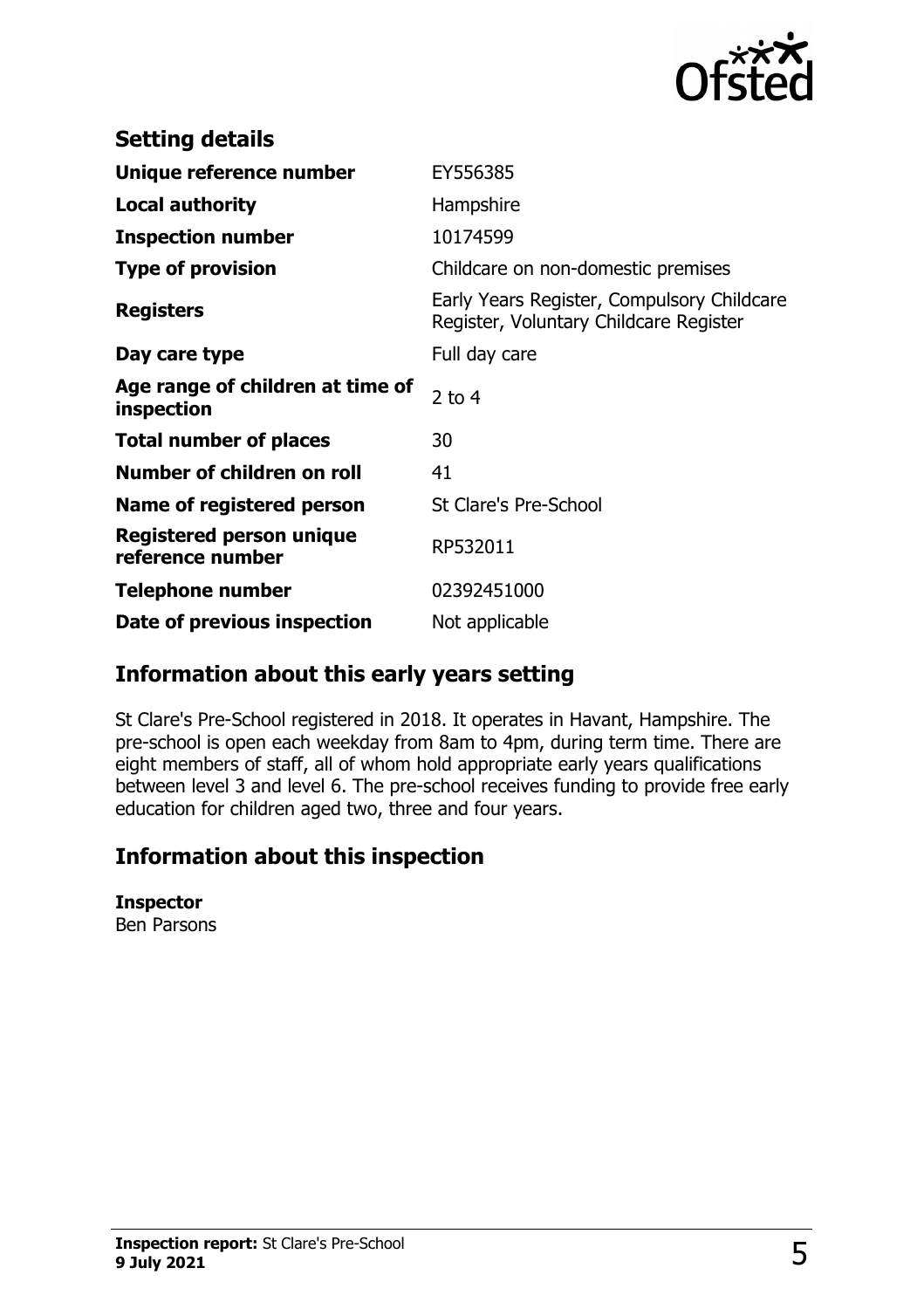

#### **Inspection activities**

- $\blacksquare$  This was the first routine inspection the provider received since the COVID-19 (coronavirus) pandemic began. The inspector discussed the impact of the pandemic with the provider and has taken that into account in their evaluation of the provider.
- $\blacksquare$  The inspector was given a tour of the nursery by the manager and they carried out a learning walk to discuss the curriculum.
- The manager and the inspector discussed the play activities and children's learning during the inspection and undertook a joint observation of an activity.
- $\blacksquare$  The views and opinions of the staff, children and parents were taken into account during the inspection.
- $\blacksquare$  A sample of documentation was viewed by the inspector.

We carried out this inspection under sections 49 and 50 of the Childcare Act 2006 on the quality and standards of provision that is registered on the Early Years Register. The registered person must ensure that this provision complies with the statutory framework for children's learning, development and care, known as the early years foundation stage.

If you are not happy with the inspection or the report, you can [complain to Ofsted.](http://www.gov.uk/complain-ofsted-report)